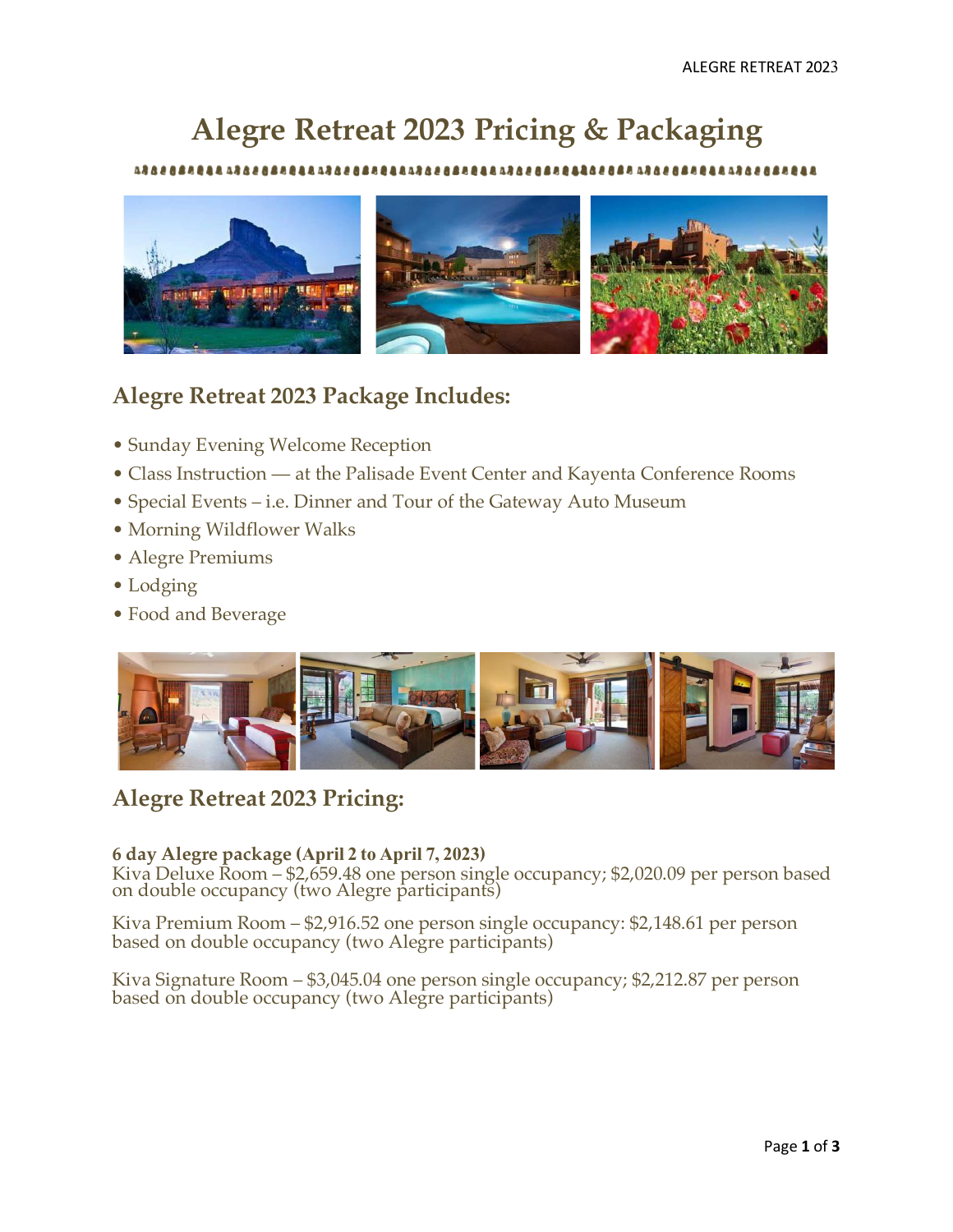Kayenta Deluxe Room – \$2,788.00 per person single occupancy; \$2,084.35 per person based on double occupancy (two Alegre participants)

Kayenta Premium Room – \$3,045.04 one person single occupancy; \$2,212.87 per person based on double occupancy (two Alegre participants)

Kayenta Signature Room – \$3,302.08 one person single occupancy; \$2,341.39 per person based on double occupancy (two Alegre participants)

Casita – \$4,715.80 one person single occupancy; \$3,048.25 per person based on double occupancy (two Alegre Participants)

Hacienda Casita – \$5,358.40 one person single occupancy; \$3,369.55 per person based on double occupancy (two Alegre participants)

Stargazer Casita – \$6,515.08 one person single occupancy; \$3,947.89 per person based on double occupancy (two Alegre participants)

## **Alegre Retreat 2023 Independent Study Rate**

Participants in Independent Study will join in on the festivities, the good food, the lecture series and everything else that goes along with attending Alegre Retreat and will work unsupervised in class room having a set time for self-critiques within their group. Plus each teacher will set aside one hour of class time to share their critiques of your work if desired. Participants in Independent Study will receive a discount.

### **Alegre Retreat 2023 – Day Student Rate**

Day student packages includes everything except breakfast and lodging.

**Transportation to and from the Grand Junction airport** \$80 round trip (see your welcome letter for times of shuttles)

**Bernina Sewing Machine Rental** \$100 for the week.